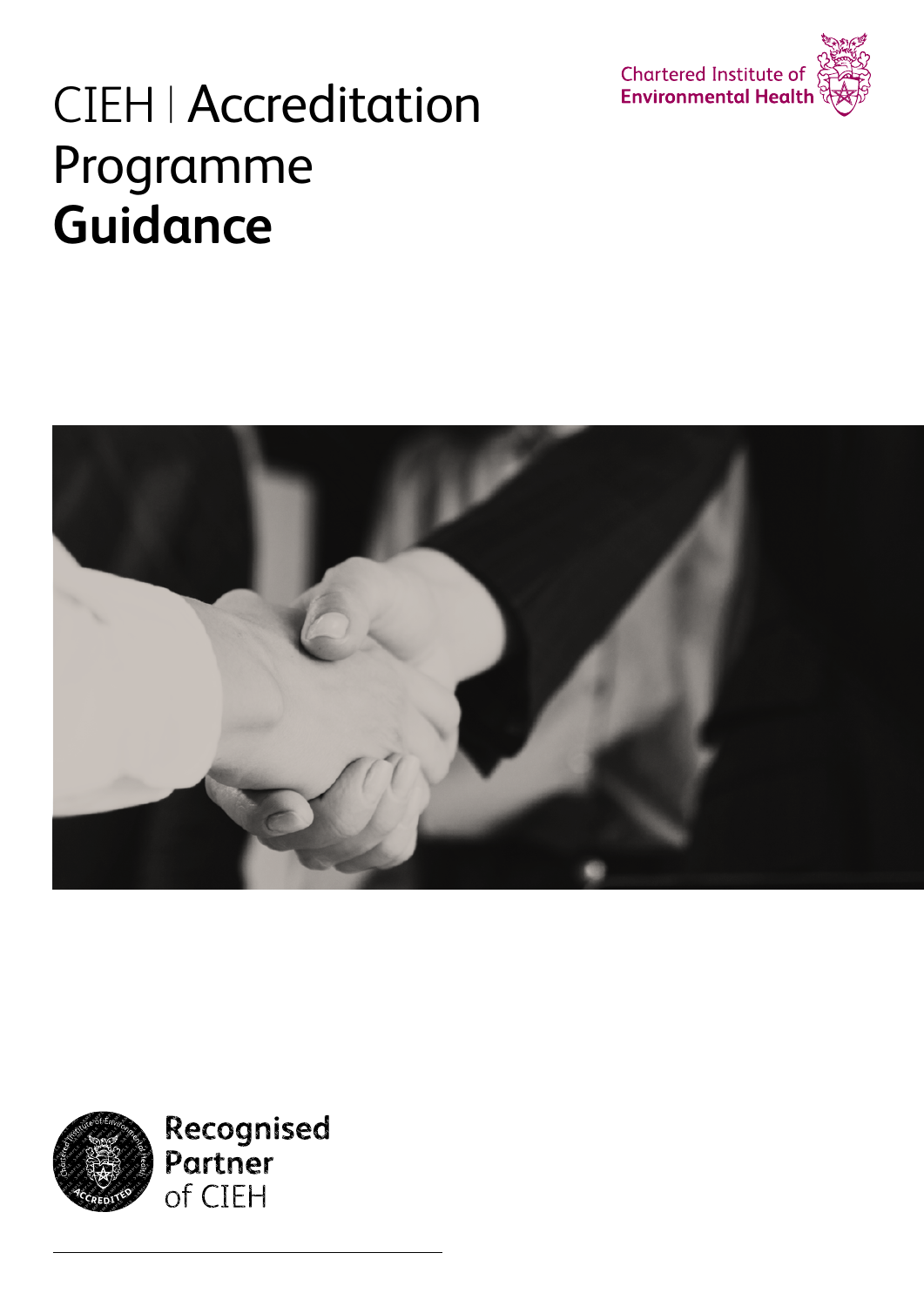

### **Contents**

| 1 Introduction and scope                                                                             | 3 |
|------------------------------------------------------------------------------------------------------|---|
| Recognised Partner status<br>Accreditation of learning<br><b>Benefits</b>                            |   |
| 2 Recognised Partner status                                                                          | 3 |
| Overview<br>Approval process<br>Approved status                                                      |   |
| 3 Accreditation of learning                                                                          | 5 |
| Product approval<br>Accreditation                                                                    |   |
| 4 Quality assurance and ongoing monitoring                                                           | 5 |
| Maintaining quality<br>Quality assurance monitoring<br>Key performance indicators<br>Self-assessment |   |
| 5 Renewal of Recognised Partner status                                                               | 7 |
| The process<br>Costs                                                                                 |   |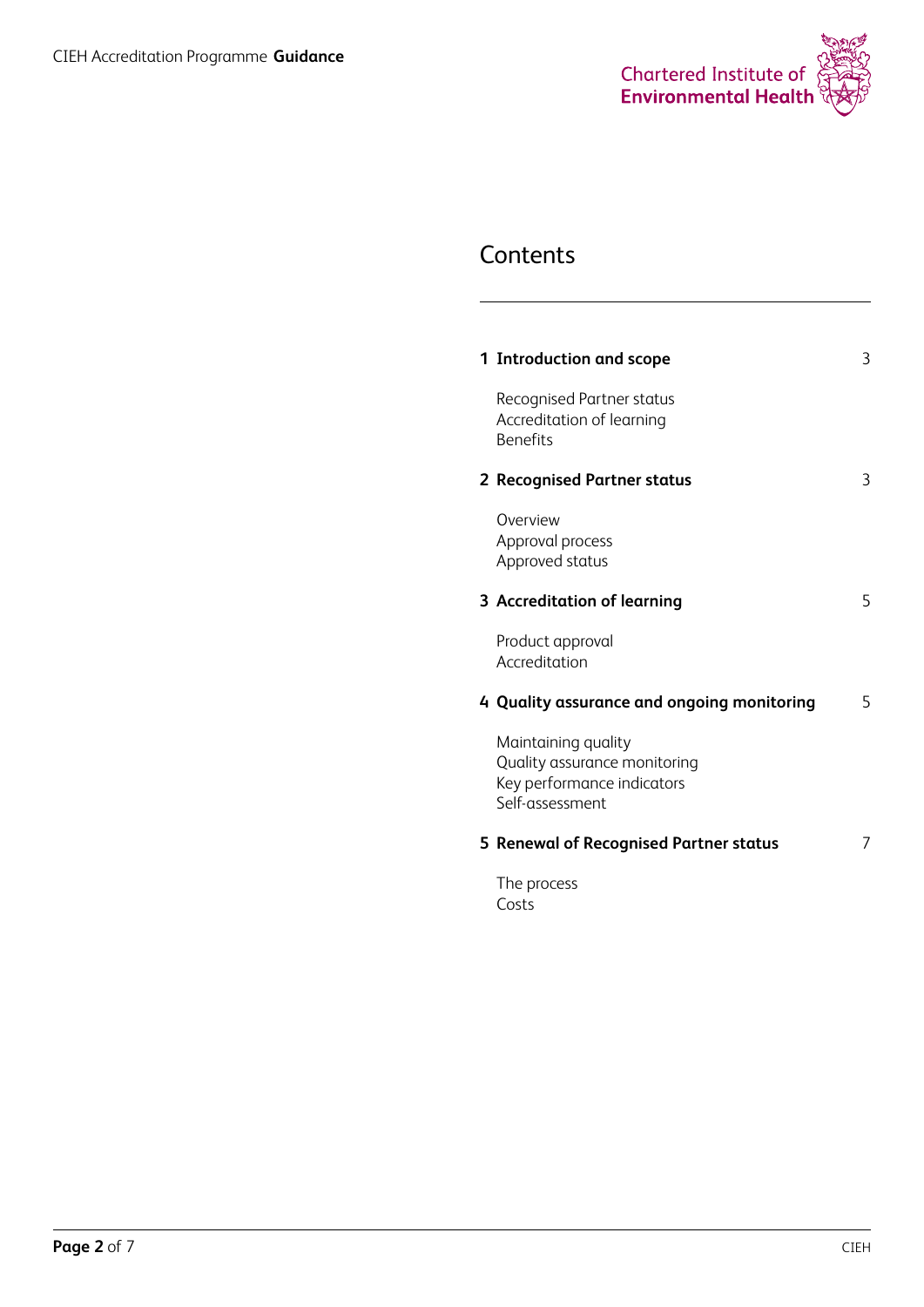

## 1 Introduction and scope

# Recognised Partner status

 $\overline{\mathcal{L}}$ 

If you are seeking accreditation of your learning products you will first need to become a Recognised Partner.

#### **Recognised Partner status**

Our Recognised Partner programme gives formal recognition and status to learning providers offering high-quality learning and development for environmental health practitioners. It is a platform from which we can develop a mutually beneficial partnership in growing, supporting and professionally developing the environmental health profession and related industries.

The programme is a quality assurance system which aims to recognise a range of different learning providers who can prove they can meet our performance indicators and can foster our advocacy principles.

#### **Accreditation of learning provision**

Accreditation is important to us, we will only accredit learning provision which meets our Professional Standards in the technical areas of environmental health. We will accept applications for accreditation of learning at all education levels.

Only once you have gained Recognised Partner status, will you be able to apply for your learning provision to be accredited through the purchase of a product licence.

#### **Partnership benefits**

Our Recognised Partners enjoy a range of benefits from their recognised status such as advertising opportunities and brand enhancement through association with CIEH.

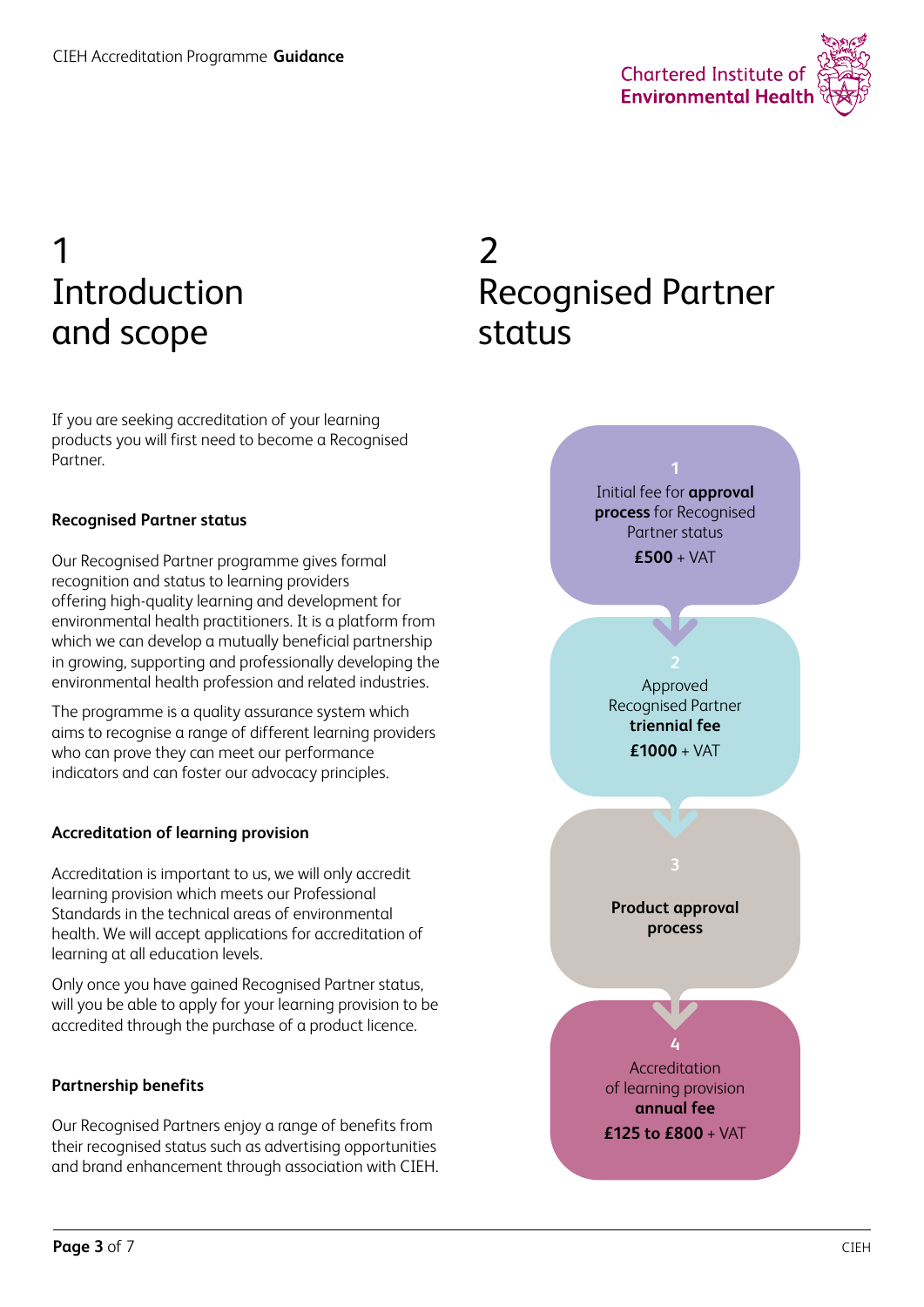

#### **Approval process**

To become a Recognised Partner, you must be able to demonstrate you can meet the key approval criteria in areas of learner experience and continuous improvement as well as evidencing appropriate levels of resource to deliver learning provision. To make a full application complete and submit the following set of documentation:

- Recognised Partner Application Form
- Evidence in support of each key criteria requested in the Recognised Partner Application Form

We will check the above documentation for completeness we will conduct a review of your evidence to ensure that a sufficient level of detail has been provided for each key criteria. If insufficient detail is submitted, your application will be returned to you with a checklist of criteria that must be evidenced for you to resubmit. After checking that all appropriate documentation and evidence has been submitted, we will then carry out a detailed review of your evidence. We aim to do this in 20 working days.

After we have reviewed your application form and evidence, we will determine your eligibility for Recognised Partner status. If you are an organisation who has been previously accredited by the CIEH, you will not need a site visit. A site visit will only be carried out in the case of an extraordinary issue e.g. exodus of teaching staff, unusually high complaints from students, change of venue/location, whistleblowing etc.

If you have never held CIEH accreditation, a preapproval visit will be arranged by a CIEH representative at a suitable date and time. It should be noted that this stage does not constitute full approval. If your application is unsuccessful, a full and detailed explanation will be provided. You can re-apply, but no appeals will be accepted.

#### **Costs**

A non-returnable, one-off application fee of £500 + VAT must accompany your application documentation for CIEH to commence the approval process.

#### **Approved status**

Following the application process, CIEH will contact you to inform you whether your application for Recognised Partner status has been successful. If confirmed, we will ask you to complete a certificate and website requirement document. This information will be shared on our website and detailed on your certificate. We will inform you once your listing is ready for you to approve before it goes live and will provide a mock-up of your certificate for approval. At this point, we will share our branding guidelines and Recognised Partner status badge with you to use in accordance with the brand guidelines.

#### **Costs**

A triennial fee of £1000 + VAT must accompany your information sheet to complete the approval process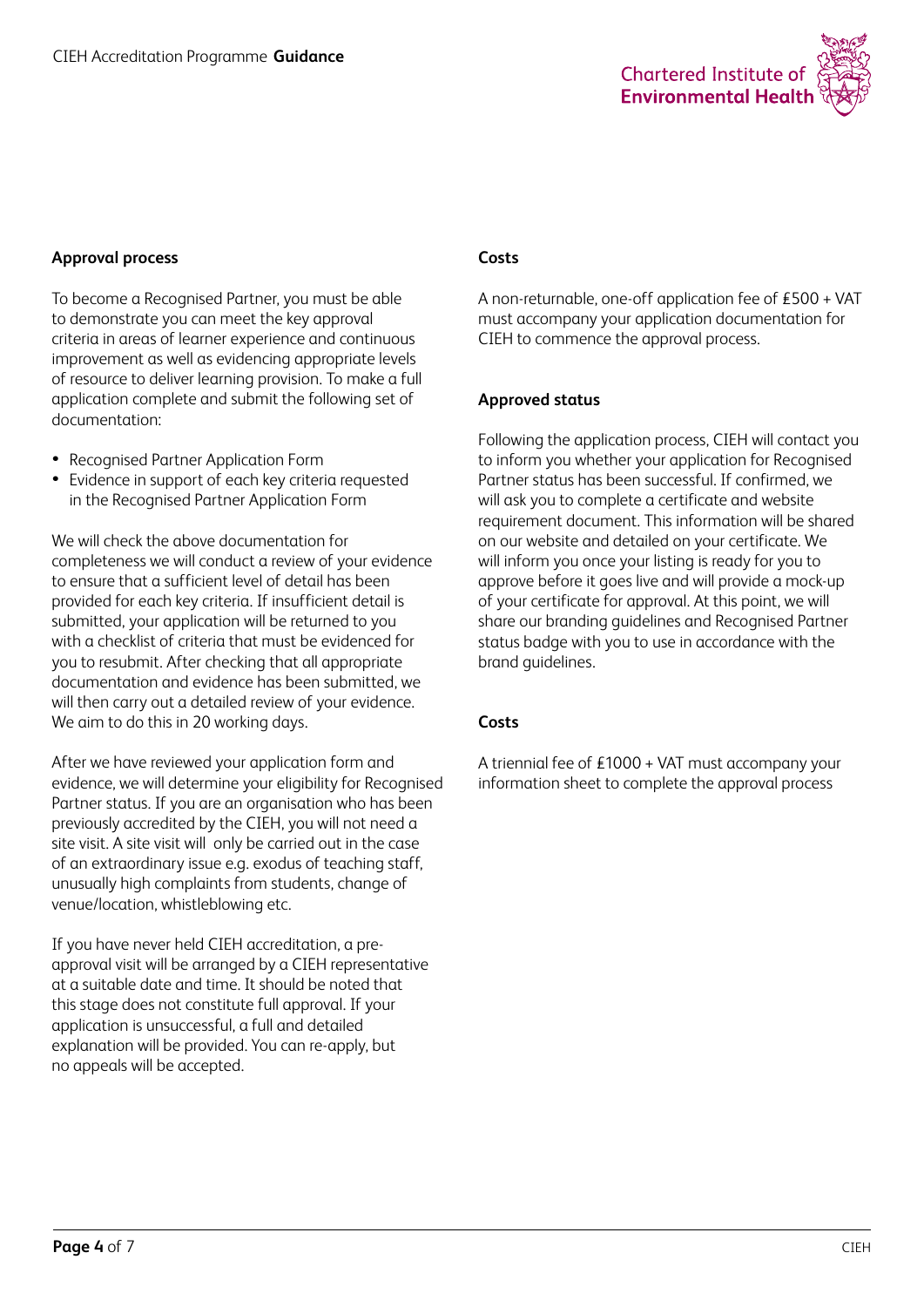

### 3 Accreditation of Learning

## $\overline{L}$ Quality assurance and ongoing monitoring

#### **Product approval**

Organisations will need to have gained Recognised Partner status before they can apply for learning provision to be accredited. Individual learning programmes will be accredited separately and in addition.

With the adoption of the CIEH Professional Standards Framework (PSF) the CIEH is now able to refocus the criteria with which it makes its accreditation decisions. The competencies within the PSF represent an outcomerelated standard. The technical competencies within the PSF may now be used to develop course content for Learning and development provision.

Recognised Partners should complete the mapping matrix detailing how the learning provision maps to the PSF, cross-refencing and detailing equivalent outcomerelated standards. A PSF mapping matrix has been developed to assist organisations with this process (see appendices). The mapping matrix should be submitted along with any supporting material to assist CIEH in awarding product approval and accreditation.

CIEH will accredit learning provision for different periods depending on the level of learning and duration, these will span between 1-year and 5-years. The maximum period of accreditation is set at 5 years reflecting the more static environment of the university delivery mode.

#### **Accreditation**

Following the product approval process, CIEH will contact you to inform you whether your accreditation has been successful. If confirmed, we will release the CIEH accredited logo for your use in accordance with the brand guidelines.

#### **Maintaining quality**

It is essential that all Recognised Partners are consistently delivering a high-standard of learning. To ensure this, CIEH will carry out timely and proportionate quality assurance monitoring through identifying risk ratings and requiring robust self-assessment from Recognised Partners. Should CIEH discover a Recognised Partner to be high-risk at any time, a full investigation will be carried out to determine the appropriate action from sanctions through to removal of Recognised Partner status.

#### **Quality assurance monitoring**

During the Recognised Partner approval process, a risk rating is established against the approval criteria to determine a level of quality assurance monitoring. CIEH's quality assurance monitoring is based on a riskbased approach. CIEH will employ risk matrix to assist with robust decision-making. Recognised Partners will be either assigned a medium or low risk rating. Those organisations who applied for approval and determined high risk will not be accepted.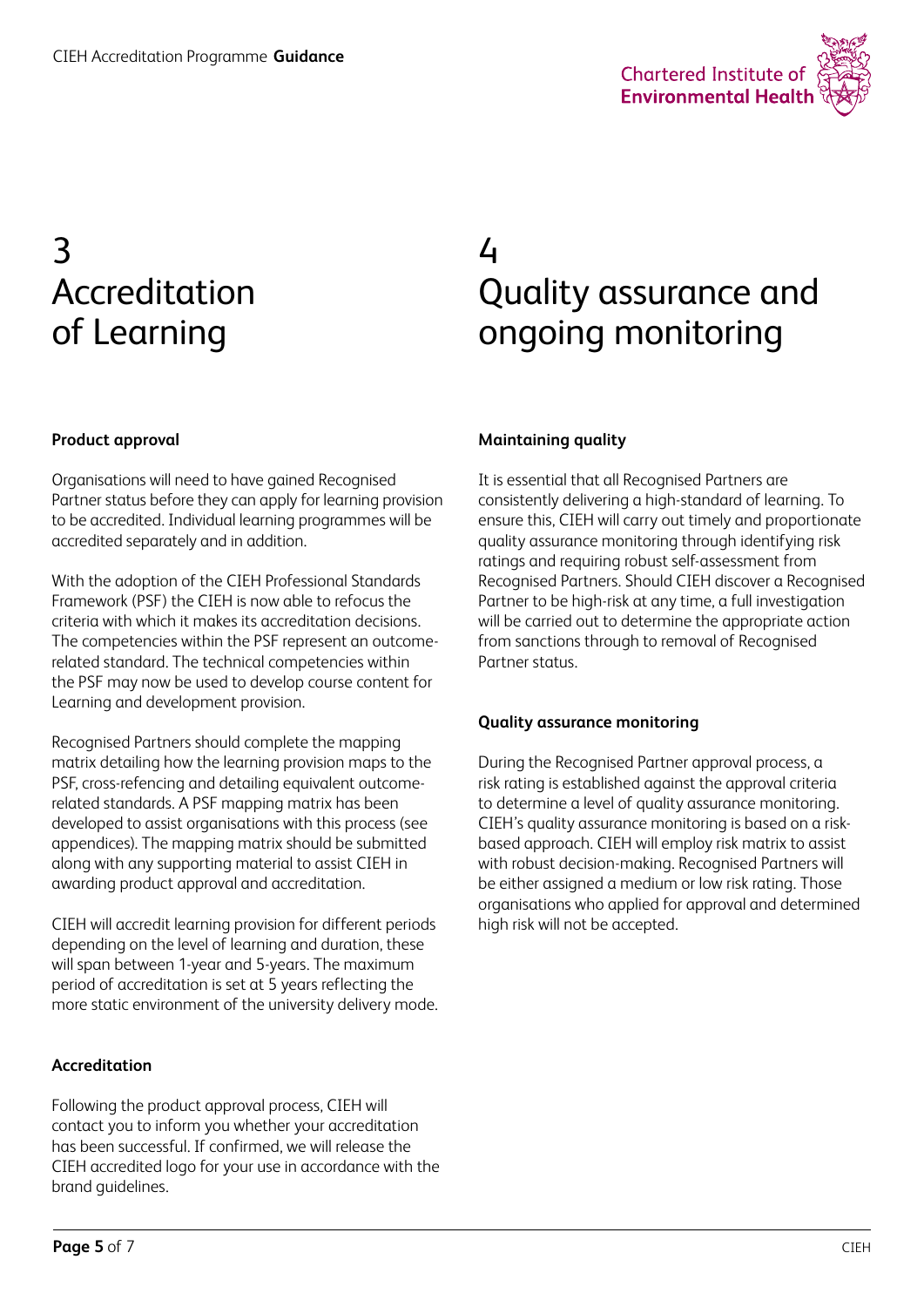

#### **Key performance indicators**

CIEH has developed a set of essential performance criteria which must be met before an award is made. More detailed criteria can be found in the Recognised Partners application form.

| <b>KPI</b>                       | <b>Focus</b>                                                                                                                                                                                                               | <b>Evidence</b>                                                                                                                                                                                      |
|----------------------------------|----------------------------------------------------------------------------------------------------------------------------------------------------------------------------------------------------------------------------|------------------------------------------------------------------------------------------------------------------------------------------------------------------------------------------------------|
| Learner<br>experience            | Organisations should have appropriate<br>processes in place to maximise success<br>and to support and guide learners                                                                                                       | Records of the number of learners enrolled for each<br>learning programme and their achievement<br>Copies of IAG procedures upon enrolment<br>Details of any mentoring, tutorials or learner support |
| <b>Continuous</b><br>improvement | The organisation should have a<br>learner feedback process in place<br>A process in place to review<br>courses regularly to determine if<br>improvements could be made to<br>improve learner experience and<br>performance | Feedback analysis<br>Course review action plans                                                                                                                                                      |
| <b>Resources</b>                 | The delivery environment should be<br>conducive to learning<br>Delivery is carried out by<br>knowledgeable and experienced<br>lecturers/trainers who hold appropriate<br>qualifications to facilitate learning             | Evidence of confirmed arrangements/ownership<br>in place for delivery premises<br>Evidence of lecturers/trainers experience                                                                          |